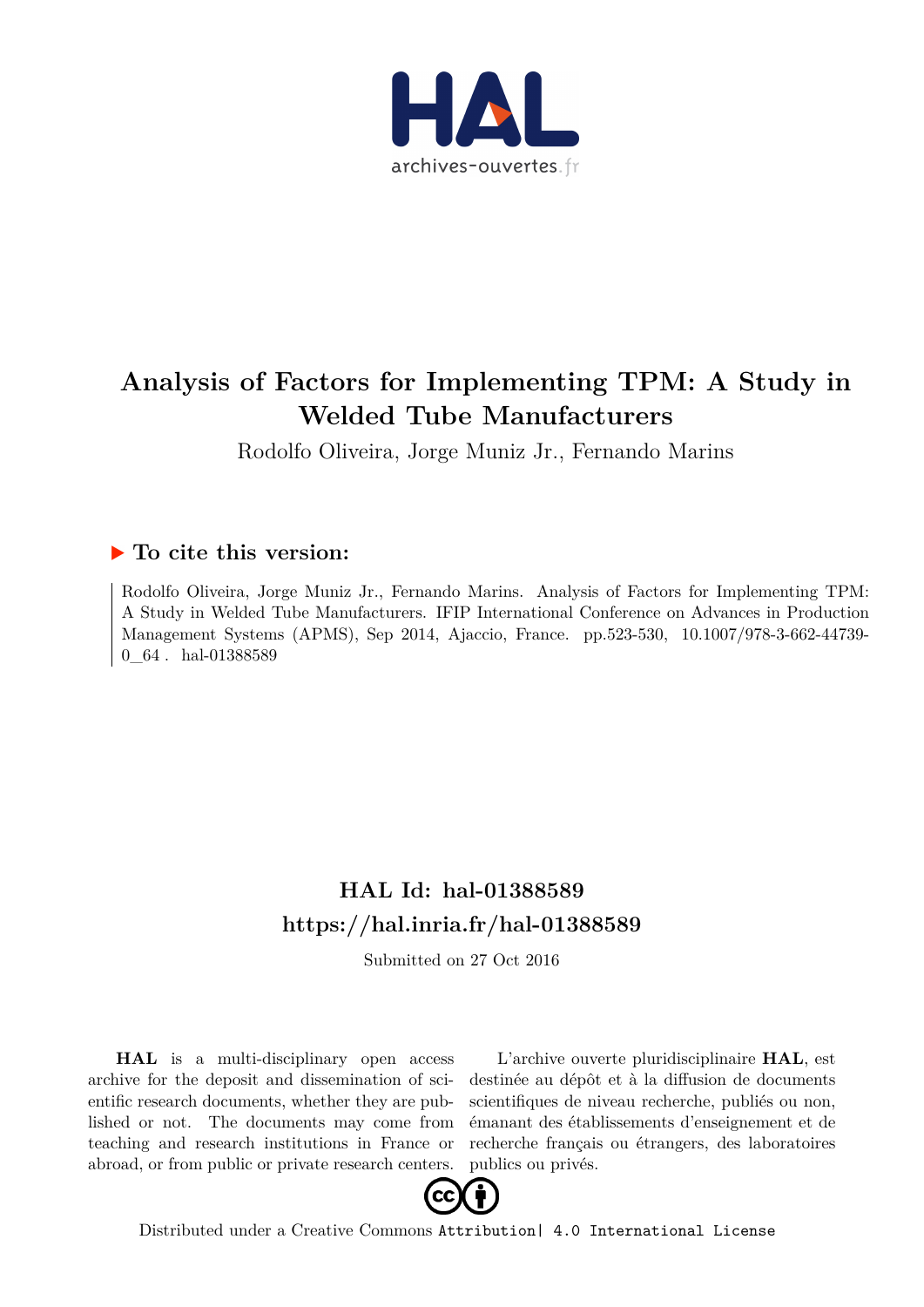## **Analysis of Factors for Implementing TPM: A Study in Welded Tube Manufacturers**

Rodolfo Alves de Oliveira <sup>1</sup>, Jorge Muniz Jr.<sup>1</sup>, Fernando A. S. Marins<sup>1</sup>

<sup>1</sup> Universidade Estadual Paulista (UNESP), Guaratingueta, Brazil jorgemuniz@feg.unesp.br,fmarins@feg.unesp.br

**Abstract.** This study aims to identify and assess critical factors influencing on the implementation of continuous improvement projects, specifically the TPM. This research is a quali-quanti study and collects data with managers who lead TPM implementation in the shop floor. In this perspective, the present work can contribute to production managers with an assessment of the critical factors that will assist in decision-making processes for implementing improvement projects and troubleshooting methods, more specifically based on the TPM and Autonomous Maintenance.

**Keywords:** Total Productive Maintenance. Critical factors. Continuous improvement projects. Welded tube industries.

#### **1. Introduction**

Companies seek solutions to increase their profitability through eliminating losses, reducing time spent in models and tools exchange, setting standards of speed to productive machines and improving the final quality of products [3,4]. With a view of improving operational performance, continuous improvement programs have been run with control and production management tools.

It is discussed the influence of contextual factors as size, age of the plant, and the influence of the workmen union of the sector in successful TPM's implementation, and other good production practices [6,7].

This study aims to identify and assess critical factors influencing on the implementation of continuous improvement projects, specifically the TPM. This research is a quali-quanti study and collects data with managers who lead TPM implementation in the shop floor.

Autonomous maintenance aims to increase operational uptime of equipment through training and involvement of operational staff, but this goal can be hindered if there is an inadequate implementation of the program, blurring in planning, coupled with a lack of top management support and commitment of the staff.

adfa, p. 1, 2014.

<sup>©</sup> Springer-Verlag Berlin Heidelberg 2014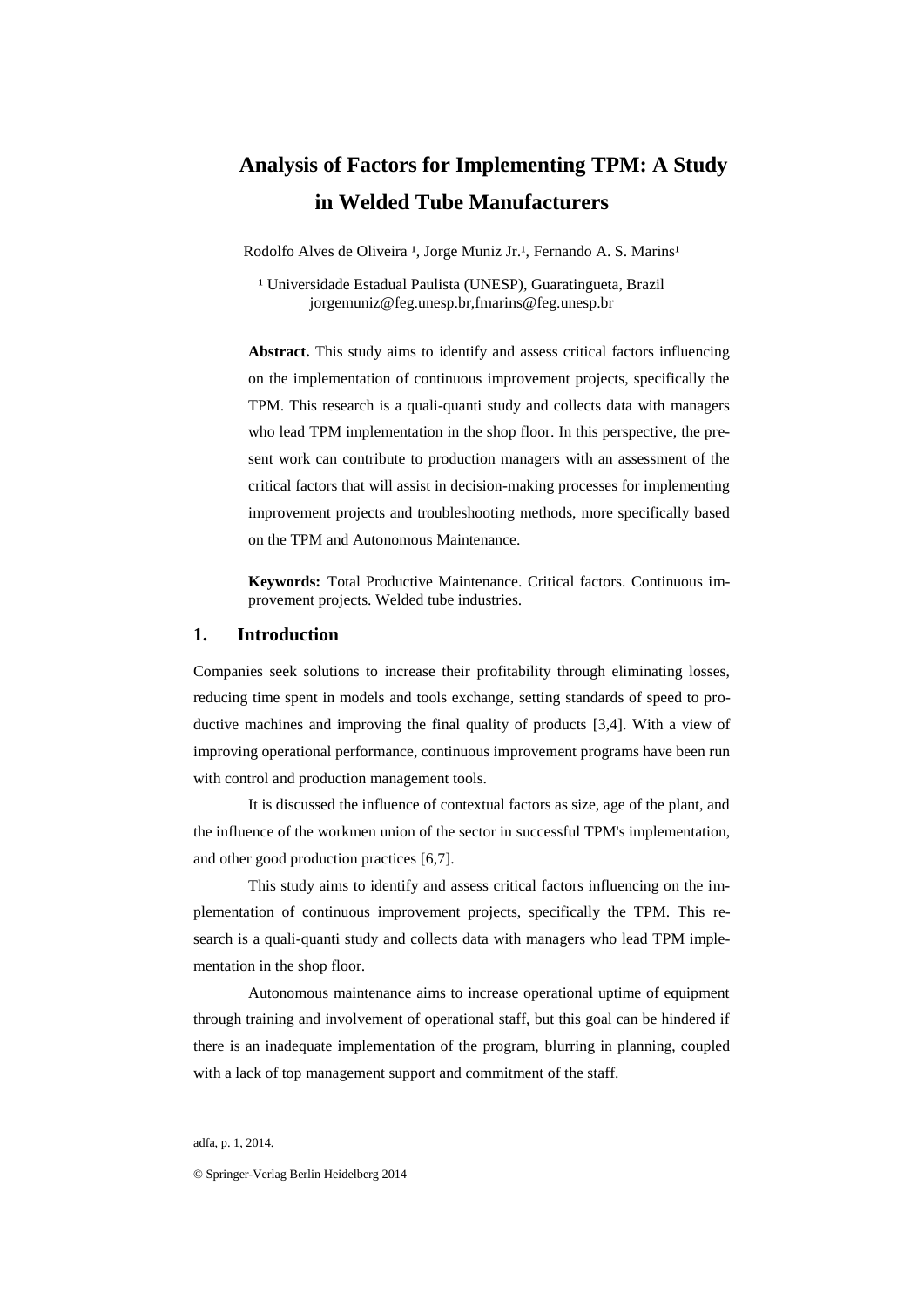Searching for better results, for the solution of recurring problems and due to fierce competition, the industrial sector has been striving to carry out improvement projects, targeting gains through the implementation of appropriate tools, among which the TPM stands out, but it is necessary to monitor, track and identify the critical success factors involving the entire staff.

In this perspective, the present work can contribute to production managers with an assessment of the critical factors that will assist in decision-making processes for implementing improvement projects and troubleshooting methods, more specifically based on the TPM and Autonomous Maintenance.

The present work is structured into sections. Section 2 presents a theoretical exploratory review that discusses continuous improvement, TPM and Critical Success Factors. In Section 3, it is presented the used research method. Section 4 discusses the case study on the metallurgical industry and the Critical Success Factor for the improvement project are consolidated. Section 5 presents the final considerations, followed by references.

#### **2. Theoretical Basis**

Critical factors for a successful implementation of TPM are need for training, allocation of necessary resources, definition of workload and an autonomous working group focused on the TPM [4]. It was registered gains of 83% increase in productivity, and a reduction in the rate of 517 machine stops for 89 times [4].

The literature analysed indicates a methodology that uses computational resources through a system developed to compare the losses of different machines and equipment by the OEE and identify the hidden times that saddled the process [5]. There are applications of *Single Minute exchange of dies* (SMED) methodology added to *Method Time Measurements* (MTM) to preserve the best arrangement through standardization to be incorporated by the TPM [3].

It is also explores the use of the SMED and its relevance in studying tools exchange, particularly the reduced-time ones [2]. The present study did not use the SMED, but notes the importance of attention in quick exchanges. Next, it is going to be demonstrated significant gains revaluating and redefining operation routines, but the author goes further and emphasizes that it must be applied during the development and design of equipment. Table 1 presents the definitions for the Critical Success Factors adopted in this paper.

| Critical Success Factor (CF) | Description                                                                   |  |  |  |  |  |  |
|------------------------------|-------------------------------------------------------------------------------|--|--|--|--|--|--|
| 1. Top Management            | Full support by Top managers of the company in following, participating and   |  |  |  |  |  |  |
| Commitment                   | monitoring actions for the result.                                            |  |  |  |  |  |  |
|                              | Financial contribution that must be measured and invested in the program for  |  |  |  |  |  |  |
| 2. Project Financing         | fulfilling all steps necessary to achieve the expected results [4].           |  |  |  |  |  |  |
| 3. Responsibilities Defini-  | Definition of the ones who are directly responsible for the project, with au- |  |  |  |  |  |  |
| tion                         | tonomy and authority to assign responsibilities to the staff [4], [6].        |  |  |  |  |  |  |

**Table 1**. Definition of the Identified Critical Success Factors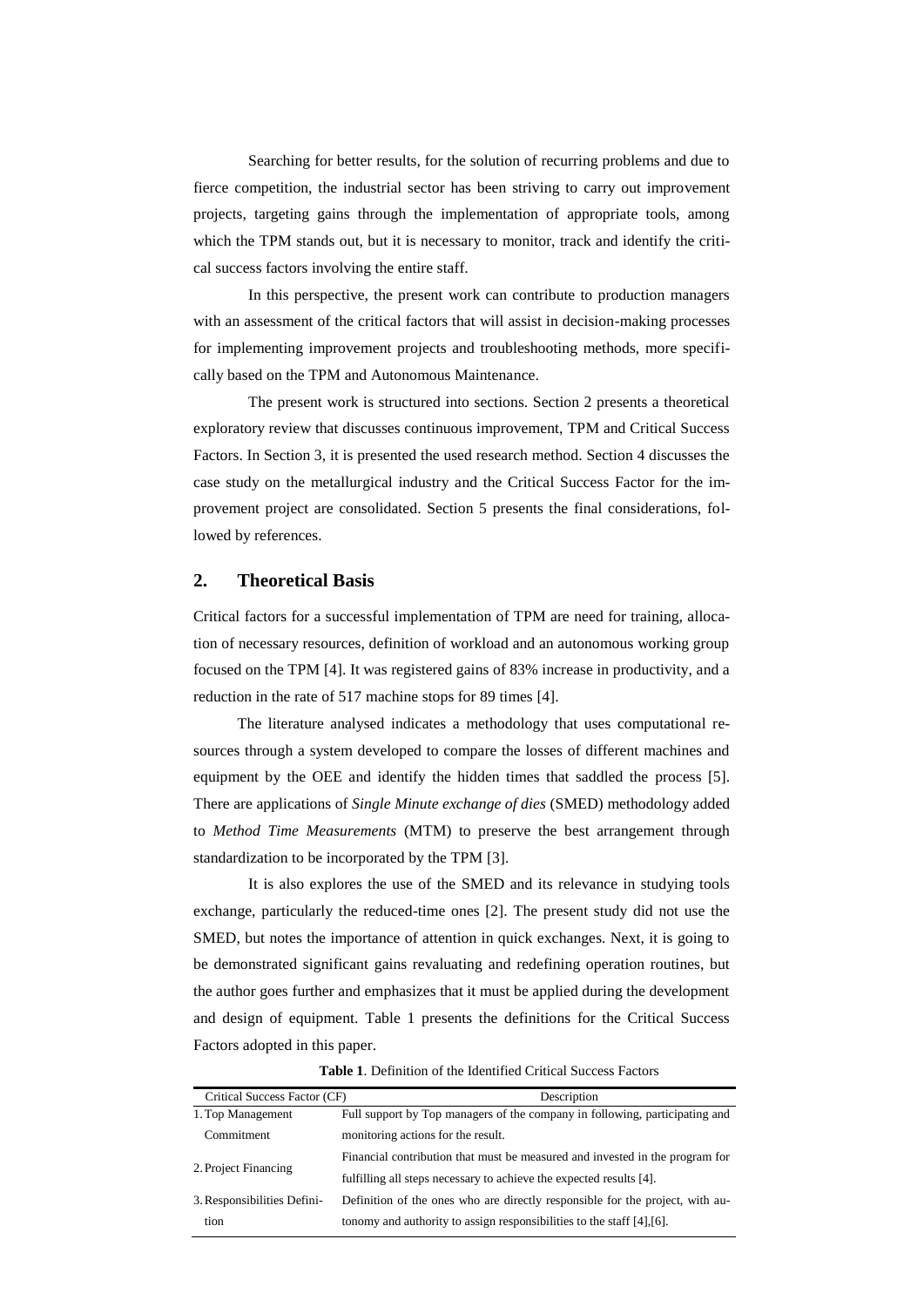| 4. Adopted Methodology   | Tools and methods defined for the project implementation, the way in which      |  |  |  |  |  |  |  |
|--------------------------|---------------------------------------------------------------------------------|--|--|--|--|--|--|--|
|                          | it was sectioned a more comprehensive program in relation to the initially      |  |  |  |  |  |  |  |
| and Scope                | defined scope [4].                                                              |  |  |  |  |  |  |  |
| 5. Steps Planning        | Fulfillment of the previously established steps, respecting necessary time and  |  |  |  |  |  |  |  |
|                          | sequence for the project success [4].                                           |  |  |  |  |  |  |  |
|                          | The needed profile of the Leader for conducting teamwork, with influence        |  |  |  |  |  |  |  |
| 6. Leadership            | and motivation to seek results, assumptions which are fundamental for the       |  |  |  |  |  |  |  |
|                          | project success.                                                                |  |  |  |  |  |  |  |
| 7. Training              | Personnel training, knowledge dissemination, and information level equaliza-    |  |  |  |  |  |  |  |
|                          | tion among all those involved [2,3,4].                                          |  |  |  |  |  |  |  |
| 8. Supporting areas      | Support and assistance that should be given by the support areas that are not   |  |  |  |  |  |  |  |
|                          | directly involved in the project.                                               |  |  |  |  |  |  |  |
|                          | Attention that must be devoted by a part of the Managers in the actions de-     |  |  |  |  |  |  |  |
| 9. Management Dedication | fined by the group that are not associated to routine activities, giving them   |  |  |  |  |  |  |  |
|                          | due importance and providing necessary resources [4].                           |  |  |  |  |  |  |  |
| 10. Workload             | Definition of the activities and an association of routine with the dedication  |  |  |  |  |  |  |  |
|                          | needed by the whole staff in relation to the project [3].                       |  |  |  |  |  |  |  |
| 11. Goals and Indicators | Definition of indicators that are aligned and have an interaction with business |  |  |  |  |  |  |  |
|                          | objectives. Bold targets, but compatible with projects underway [2,34,5].       |  |  |  |  |  |  |  |
|                          | Recognition of the achieved work and applicability of developed projects in     |  |  |  |  |  |  |  |
| 12. Staff Motivation     | order to contribute to the growth of the company and generate gains for the     |  |  |  |  |  |  |  |
|                          | staff $[4]$ .                                                                   |  |  |  |  |  |  |  |
| 13. Staff Commitment     | Commitment of each staff member with a continuous improvement [6].              |  |  |  |  |  |  |  |

#### **3. Research Method**

This study was developed in two metallurgical industries of São Paulo, the most industrialized State in Brazil, which are manufacturers of carbon steel products for the industrial, oil and gas sectors for the national and international markets (Table 2). **Table 2.** Companies Description

|                        | Company 1 (E1)                 | Company 2 (E2)               |
|------------------------|--------------------------------|------------------------------|
| Employees              | 350                            | 450                          |
| <b>Annual Turnover</b> | $R\$ 60 and 110 million / year | R\$ 40 and 90 million / year |
| Productivity           | 110 thousand ton / year        | 70 thousand ton / year       |
| Time in operation      | Over 50 years                  | Over 50 years                |

The sectors defined for carrying out these projects were conformation and welding, involving a group of professionals of different levels and areas of expertise.

The open questionnaire was comprised of questions as follows. It sent by email to 5 leaders who held leadership positions in the company's structure.

a) In your opinion, what does it take for an implementation project of Autonomous Maintenance to succeed? Why?

b) Given the assessment made on question (a), answer: what was missing and/or undermined the implementation of Autonomous Maintenance and TPM in the unit? Why?

c) What do you expect from the TPM implementation in the unit? Which results? Why?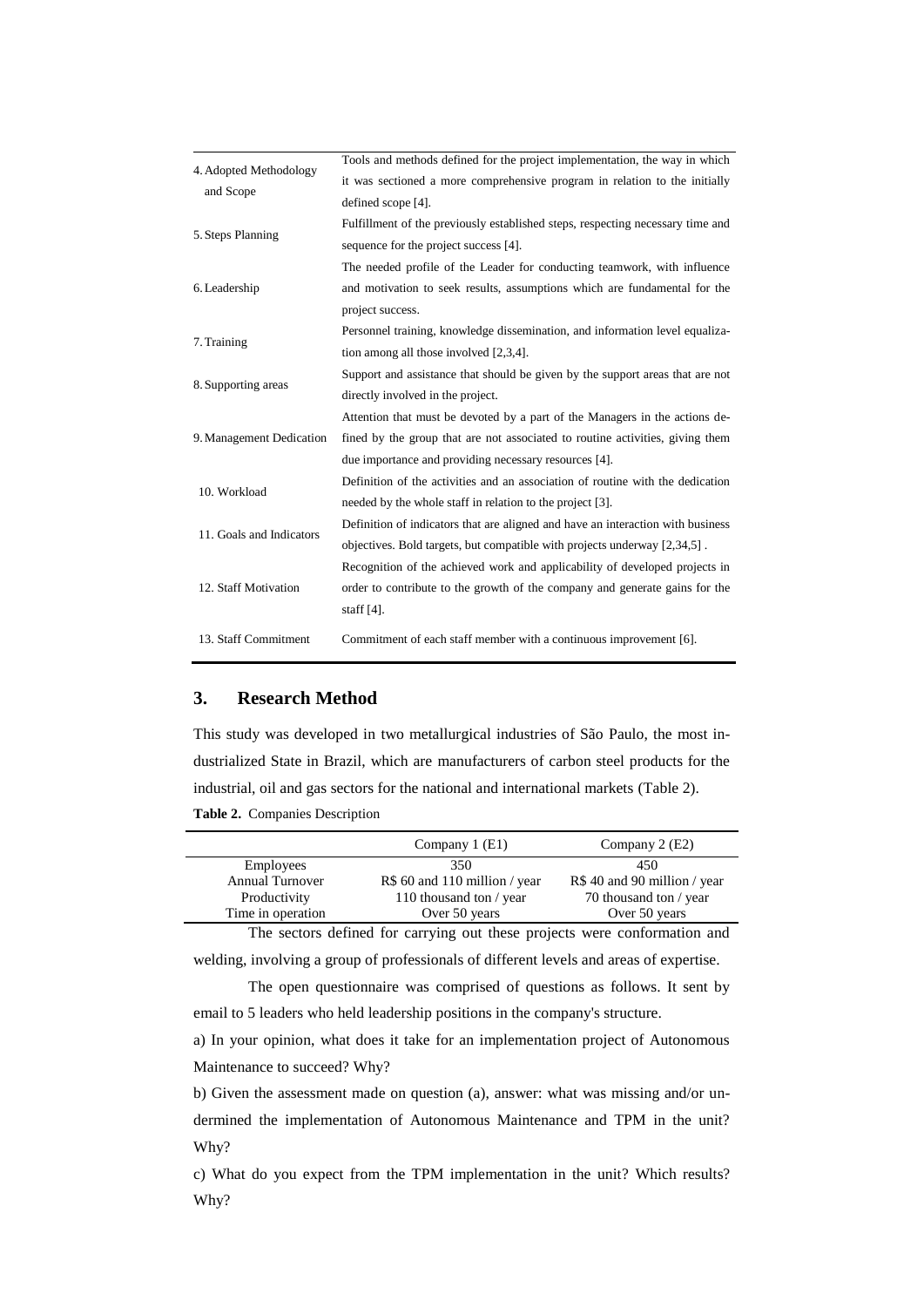The respondents are Project Leaders of implementation. They are professionals with technical training dedicated to shop floor management, all with years of experience in the metallurgical industry. Open interview responses were obtained with professionals in the following profiles: 4 Improvement project Leaders in company 1 (E1) and 1 improvement project leader in company 2 (E2). The open interview was analyzed according to the method of Content Analysis defined [1].

A closed questionnaire was elaborated in order to obtain the opinion of each of the respondents on the order of importance of each of the 13 Critical Success Factors obtained in the open interview.

Respondents were asked to indicate the most important factor with the number 1, and so on until the number 13, the least important, in the column called "Rating" on the Survey Form of the Critical Success Factors. The closed questionnaire was conducted with 12 leaders with 83% return of responses.

Both companies launched their programs with embryonic projects. As midsize companies, they invested in continuous and manufacturing processes improvement within possible. The need to establish a position on the market and modernize the plant significantly reduced investment aid in modern management tools that require more extensive programs. However, the quest for better results has led these companies to adopt some programs of continuous improvement in a fragmentary form. In this study, it was adopted the Autonomous Maintenance that represents only one of the pillars of the TPM.

Data management and ordering Critical Success Factors aims to highlight those that were considered of utmost importance. Table 3 presents the weightiness assigned to each of the 13 factors.

| Importance        |     |   |    |    | 6 to 13 |
|-------------------|-----|---|----|----|---------|
| <b>Indication</b> |     |   |    |    |         |
| <b>Assigned</b>   | 100 | ◡ | 50 | 25 |         |
| Weight            |     |   |    |    |         |

**Table 3.** Importance Indication and assigned weight for indication

#### **4 Results Analysis**

Detailed data on respondents and companies can be found in the Appendix. According to Leaders of company E1, the CSF1 (Top Management Commitment) was appointed as being the most important factor, which was also appointed by Leaders of company E2. Another coincidence was the CSF11 (Indicators and Targets) were ranked as the fourth most important factor in both companies. However, other rated factors follow their own characteristics. CSF9 (Management Dedication) appears in second, CSF5 (Steps Planning) in third, and CSF3 (Definition of Responsibilities) was ranked as the fifth most important factor.

It is noted that the most important critical factors presented by Leaders of company E1 demonstrate its structural and sizing needs, i.e. it is not clear what resources are available and the adopted standardization through measurements and tar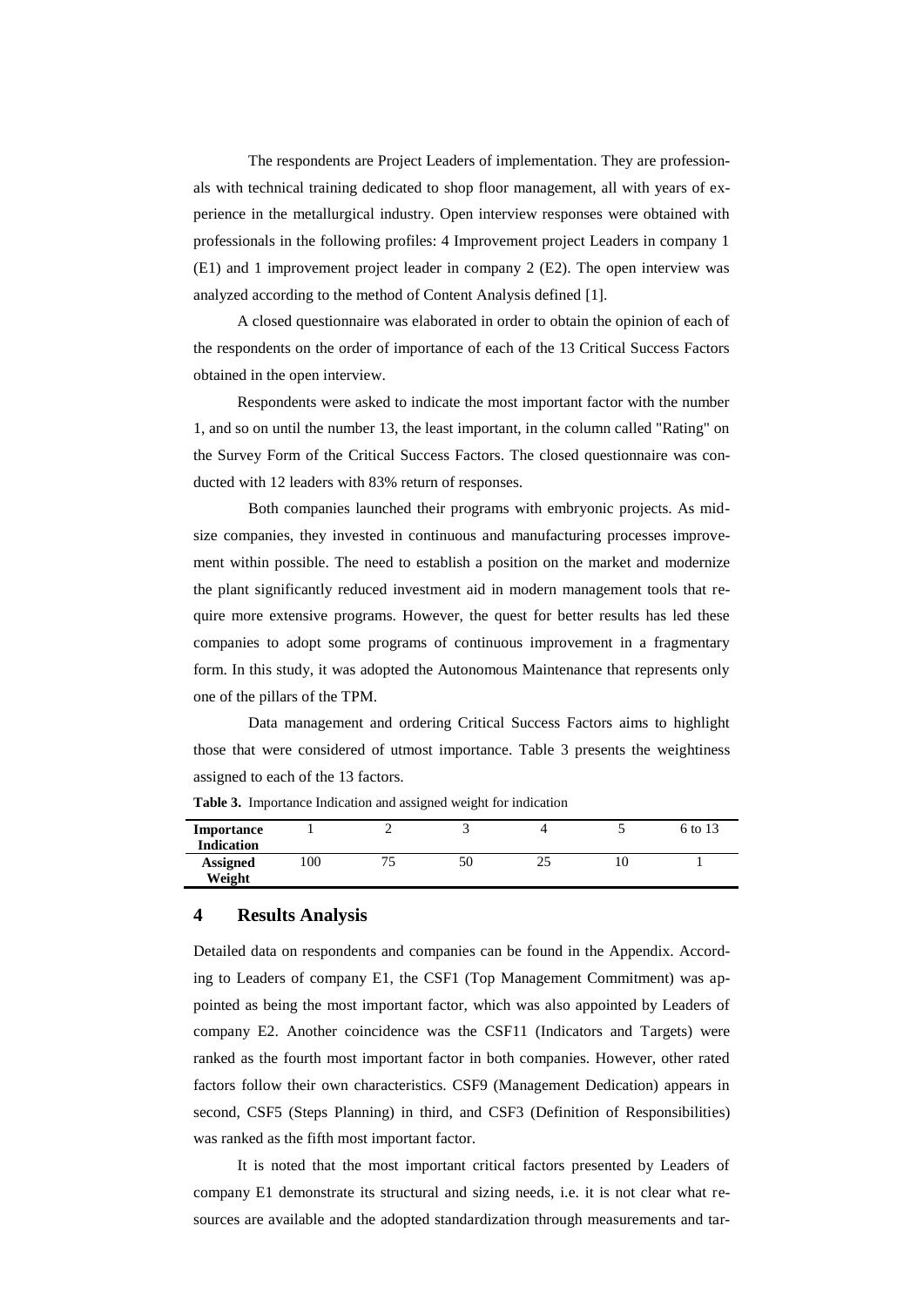gets for achieving project success, pointing also to financial aid, staff motivation and leadership profile, basic factors that must be previously defined.

The result of the assessments made by Leaders of company E2 show needs for planning, organization and defining responsibilities for the project to succeed.

By comparing the results of assessments carried out by Leaders of companies E1 and E2, it is possible to observe that company E1 lacks basic structural definitions, while leaders of company E2 direct their actions towards activities organization and project participant assignments.

Note that in a joint evaluation of the results obtained between E1 and E2 companies, as shown in Figure 8, the ratings of Critical Success Factors changes again. Figure 1 presents the ratings of factors with a joint assessment. Top Management Commitment (CSF 1) is indicated as the most important factor to both companies. Some results of the TPM implementation were identified along the survey, as Table 4. In these projects, even though it has been an attempt of partial implementation and despite the flaws in program structure, it was found that the analyzed companies had significant gains.

The reduction in time of tool exchange generated gains of R\$42,835.06/year to company E1 and R\$10,162.60/year to company E2. The improvement work in productivity involved other actions focused on machines performance that go beyond the work conducted on non-detailed Machines Stops. However, reducing time span and considering the productivity achieved after the improvements indicated a potential annual savings of R\$723,644.23 to company E1 and R\$333,959.81 to company E2.

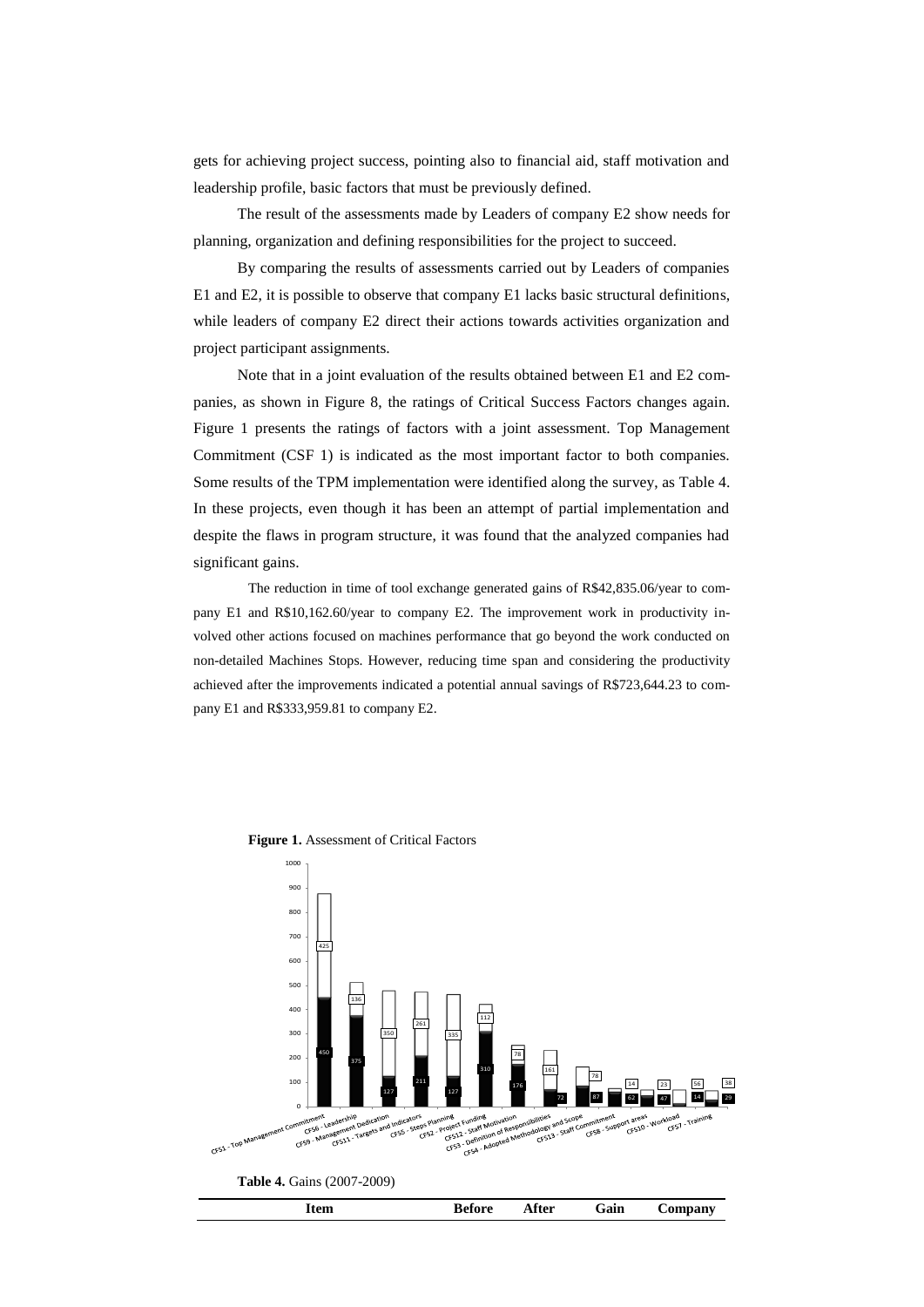| Tool Exchange $[h/month]$ <sup>'</sup> | 43,08<br>12,68 | 28,54<br>10,52 | 33,75%<br>17,03% | E1<br>E2 |  |
|----------------------------------------|----------------|----------------|------------------|----------|--|
|                                        | 1,47           | 0.51           | 65,31%           | E1       |  |
| Machine Stops "minor events" [h/shift] | 2,51           | 1,27           | 49.49%           | E2       |  |
| Production Availability [h/ shift]     | 7,53<br>6,49   | 8.49<br>7,73   | 12,75%<br>19,09% | E1<br>E2 |  |

#### **5. Conclusion**

This study aimed to identify the determining factors for the success of implementing the TPM from managers' perspective. Top Management Commitment, Leadership, Management Dedication, Indicators and Targets, and Steps Planning were identified and assessed.

Furthermore, this study is also proposed to present positive results, but warns that savings could have been greater if the program had been restructured, even if abiding by a prior decision to be implemented just under the pillar of Autonomous Maintenance, being reoriented by factors herein indicated, though.

There is coherence among the results and the literature by presenting similar factors. This indicates that the factors analyzed are similar independent the sector researched.

This paper presented coherence between the analyzed companies in relation to the Critical Success Factor of greatest importance, both pointing to the lack of commitment by Top Management as being determinant for success.

It is noteworthy that positive and proven results that are routinely divulged in several specialized communication media induce companies' managers to adopt, even without preparation or pre-planned improvement programs, however, often by ignorance and/or being poorly advised, a partial implementation of a complete and extensive program as the TPM, as it was highlighted in this work into which two companies had adopted only the Autonomous Maintenance which is just one of the TPM pillars, without following the steps and adequately predicting necessary investments.

There are no impediments to adopting partial programs, regardless of the reasons for the decision, even if it were a strategic definition, steps must assessed and sized. It is crucial to define and present clear objectives in order not to generate expectations on the team, and avoid losses and disrepute if the program is extended or resumed in the future.

This work showed that the competitive differential between capital goods companies that act with commodities, which are goods with prices (pre)defined by the market, lies in continuous improvement, and that programs which are properly implemented with support from Top management could mean the survival of the business.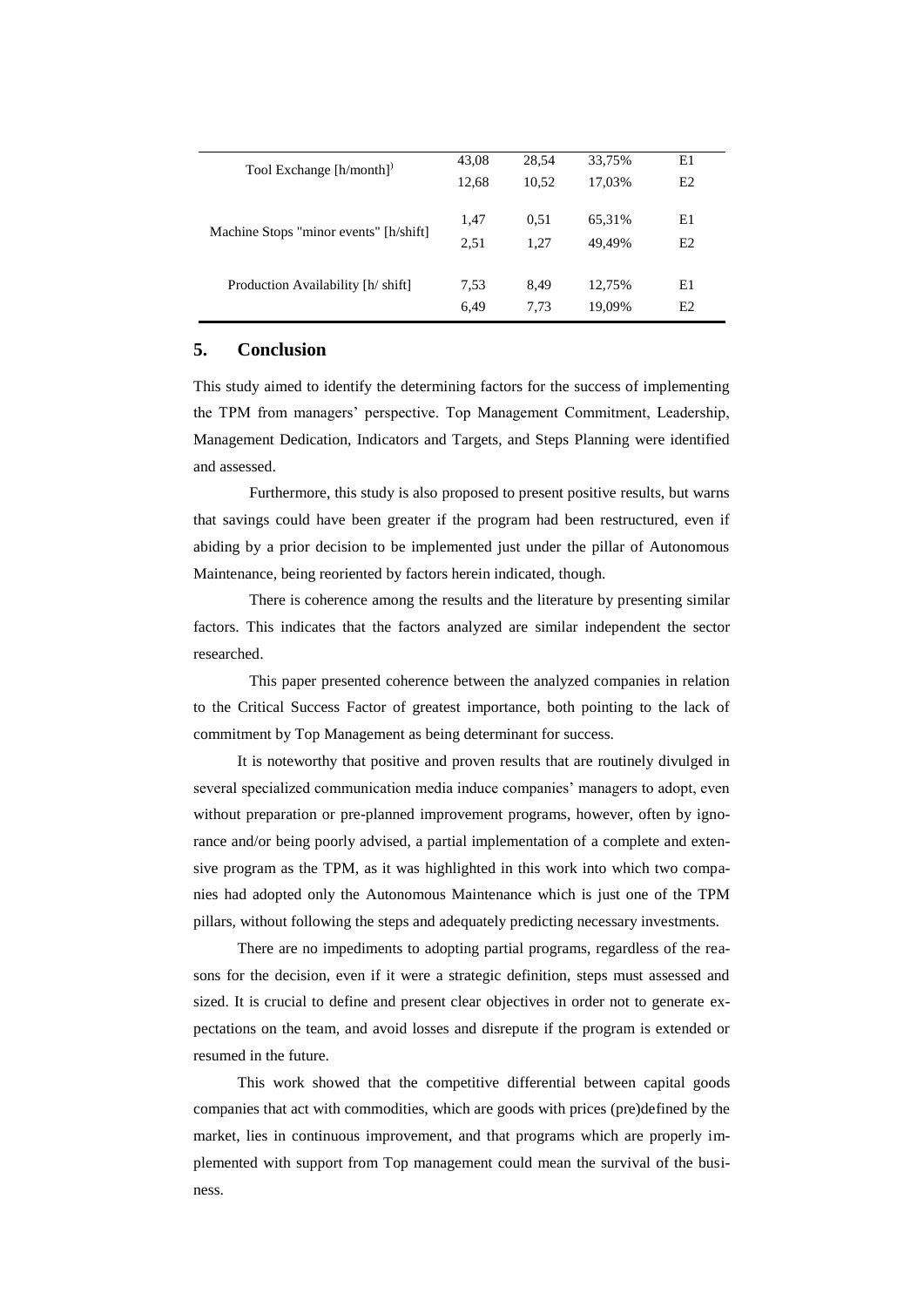Staff participation and contact with the culture of continuous improvement, necessary to introduce the concepts of Autonomous Maintenance, brought changes in behaviour for all those involved in both companies, in the form of seeing and participating in results in a more active way, in the perception that it actually adds value to product, and even in their attitude towards safety.

As proposal for further work, it is suggested the use of decision making methods with multiple criteria, such as the Analytic Hierarchy Process (AHP) for assigning weights that were arbitrarily set, aiming to highlight the 5 most important critical factors, as shown in item 3.2.2. It is also recommended the use of statistical methods and software for evaluating results. The AHP can give more accuracy in the weights set for each factor.

It would be interesting to deepen in performance results, extending to sales lead and measuring profit, not only comprising savings that reflect in production costs, as presented in this study, but going beyond the definition of the Critical Factors and introducing boundary conditions and delimitations in order to effectively restructure the adopted program, and make a comparison between a complete program and a partially implemented one.